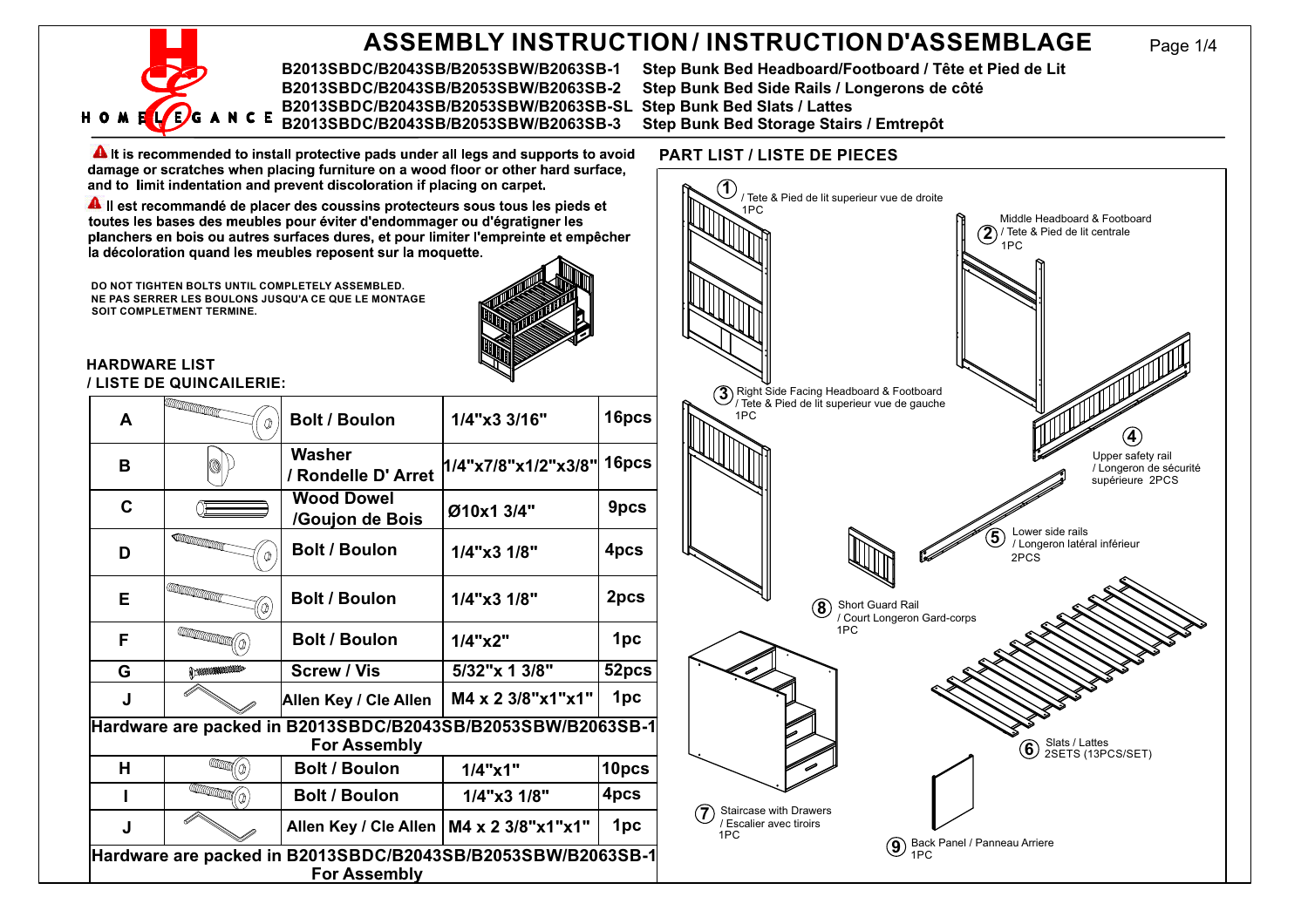### Page 2/4 **B2013SBDC/B2043SB/B2053SBW/B2063SB-1 Step Bunk Bed Headboard/Footboard / Tête et Pied de Lit ASSEMBLY INSTRUCTION/ INSTRUCTION D'ASSEMBLAGE**

**B2013SBDC/B2043SB/B2053SBW/B2063SB-2 Step Bunk Bed Side Rails / Longerons de côté B2013SBDC/B2043SB/B2053SBW/B2063SB-SL Step Bunk Bed Slats / Lattes** B2013SBDC/B2043SB/B2053SBW/B2063SB-3

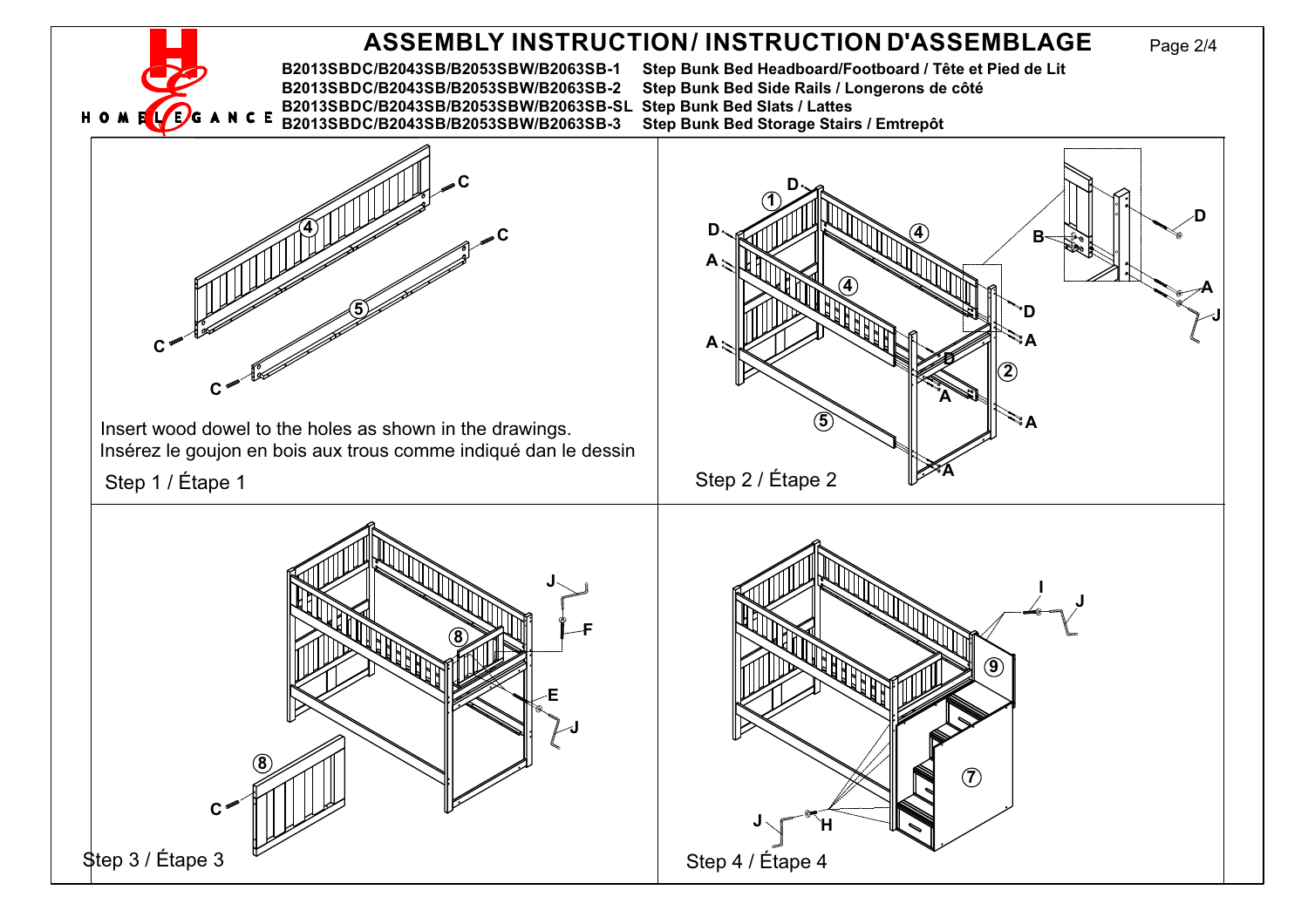